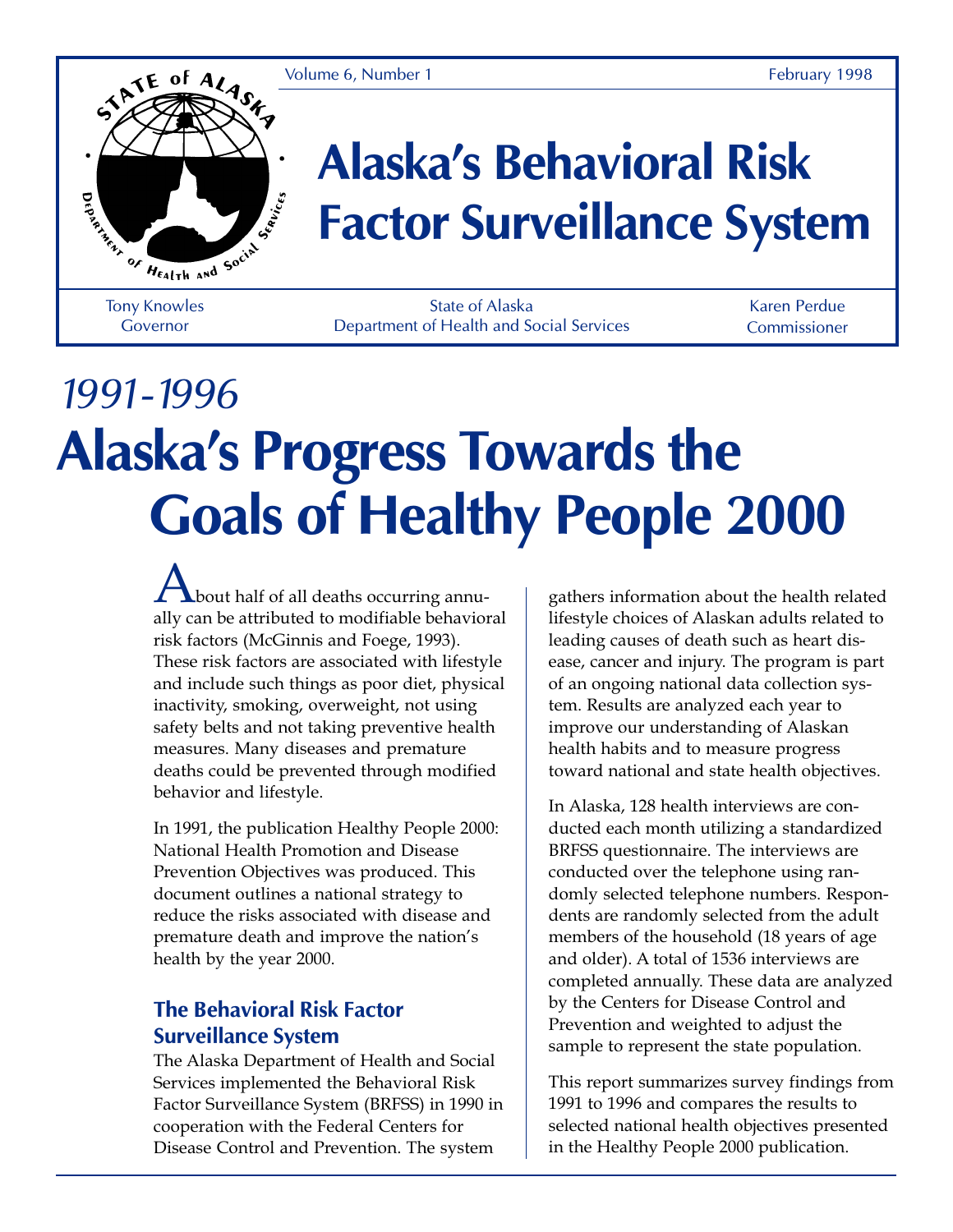# **Overweight**

#### HEALTHY PEOPLE 2000 OBJECTIVE 1.2 – NOT MET

Reduce the prevalence of overweight to a prevalence of no more than 20 percent among people aged 20 and older.

Overweight people are at increased risk for heart disease, diabetes and for certain types of cancer.

Survey results indicate that Alaska has not met this goal and that typically more than 20% of Alaskan adults are overweight.

Definition used for this survey: Body Mass Index (BMI): Females with body mass index (weight in kilograms divided by height in meters squared (w/h \*\*2)>=27.3 and males with body mass index  $\geq$  = 27.8.

#### *0% 10% 20% 30% 40% 50%* 1991 1992 1993 1994 1995 1996 Year 2000 22-28 21-28 21-27 25-32 28-35 26-33 95% Confidence Interval **25% 24% 24% 28% 31% 29% 20%**

## **Overweight**

# **Physical Activity**

#### HEALTHY PEOPLE 2000 OBJECTIVE 1.5 - NOT MET

Reduce to no more than 15 percent the proportion of people aged 6 and older who engage in no leisure-time physical activity; reduce to no more than 22 percent the proportion of people aged 65 and older who engage in no leisure-time physical activity.

The Surgeon General recommends regular (preferably daily) physical activity for better health. Regular physical activity reduces the risk of premature death and enhances health. The proportion of Alaskan adult respondents who report no leisure time activity has remained unfavorably above the Year 2000 goal of 15%. *0% 10% 20% 30% 40% 50%* 1992 1994 1996 Year 2000 No Physical Activity ◆ **23% 23% 25% 15%** 19-26 20-26 22-29 95% Confidence Interval

#### ◆ data not collected during missing years

2 Alaska Department of Health and Social Services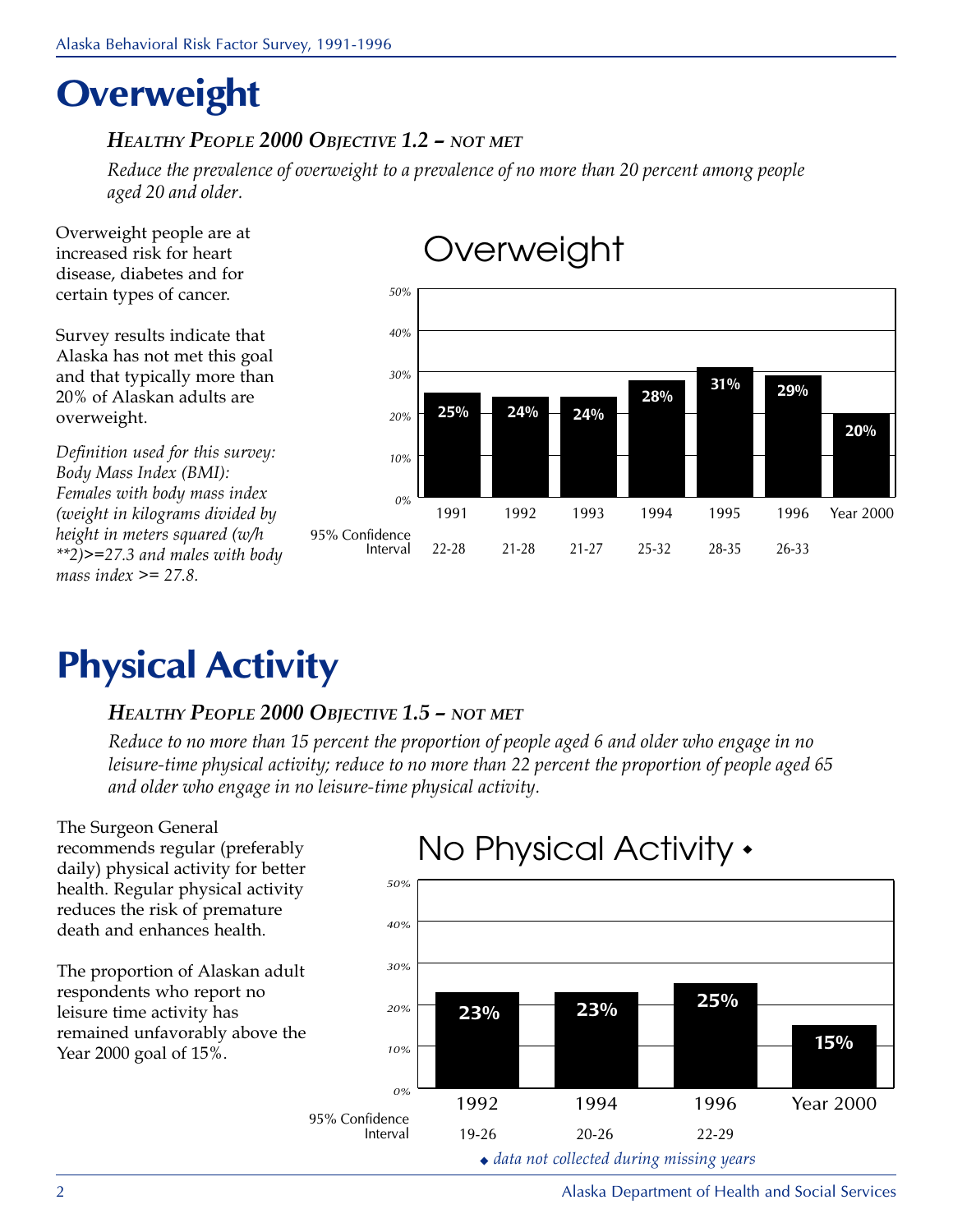# **Fruit and Vegetable Consumption**

#### HEALTHY PEOPLE 2000 OBJECTIVE 2.6 - NOT MET

Increase complex carbohydrate and fiber containing foods in the diets of adults to five or more daily servings for fruits and vegetables, and to six or more daily servings for grain products.

Consumption of fruits and vegetables may reduce the risk of chronic diseases including some types of cancer, heart disease and stroke.

In Alaska the proportion of adults that consume five or more servings of fruits and vegetables per day has increased from 22% in 1991 to 26% in 1996. The survey indicates that women are more likely than men to consume five or more servings per day.

Fruit and Vegetable Consumption ◆ 5 or more servings per day



# **Cigarette Smoking**

#### HEALTHY PEOPLE 2000 OBJECTIVE 3.4 - NOT MET

Reduce cigarette smoking to a prevalence of no more than 15 percent among people aged 20 and older.

Cigarette smoking is the single most preventable cause of death and disease in our society. It is a major risk factor for coronary heart disease, stroke, lung cancer, and other diseases and illnesses.

The prevalence of smoking among Alaskan adults has been above the national Year 2000 goal of 15%. Typically the smoking prevalence has fluctuated between 25% and 29%.

Definition used for this survey: Respondents who have smoked at least 100 cigarettes in their entire life and now smoke regularly and irregularly.

### Smoking ◆◆

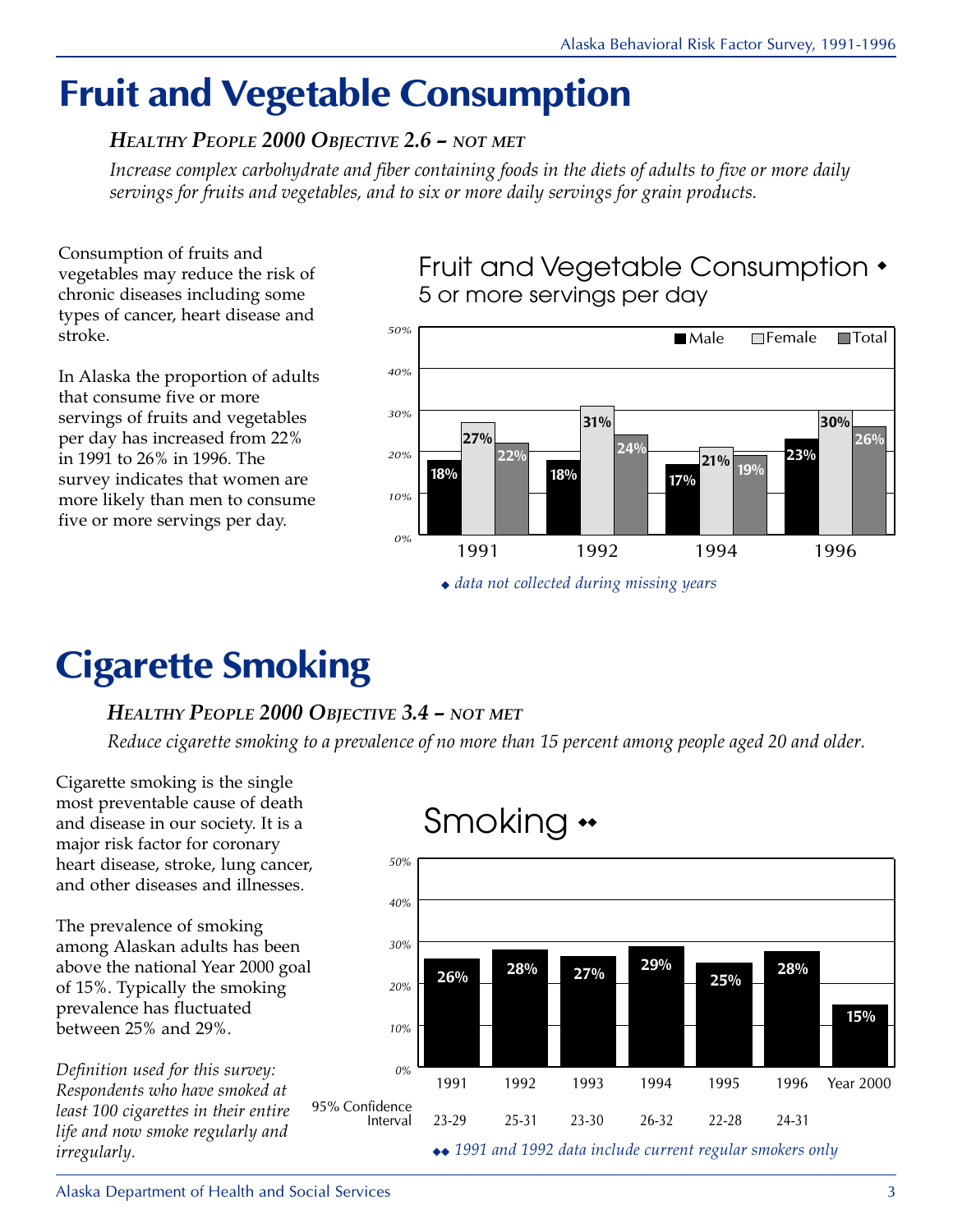# **Lack of Safety Belt Use**

#### HEALTHY PEOPLE 2000 OBJECTIVE 9.12 - NOT MET

Increase the use of occupant protections systems, such as safety belts, inflatable safety restraints, and child safety seats, to at least 85 percent of motor vehicle occupants (reduce safety belt non-use to no more than 15 percent).

Motor vehicle injuries are the most common cause of unintentional injury deaths. Use of safety belts significantly reduces motor vehicle crash death rates.

The proportion of Alaskan adults who do not always use safety belts has been consistently over 30% compared to the goal of 15%.

#### *0% 10% 20% 30% 40% 50%* 1991 1992 1993 1995 Year 2000 35-42 34-42 32-40 30-36 95% Confidence Interval **38% 36% 33% 39% 15%**

### Safety Belt Non-Use ◆

◆ data not collected during missing years

Survey results indicate that men are less likely to buckle up than women.

Definition for this survey: Respondents reporting that they do not always use a safety belt when driving or riding in a car.

### Safety Belt Non-Use ◆ by gender

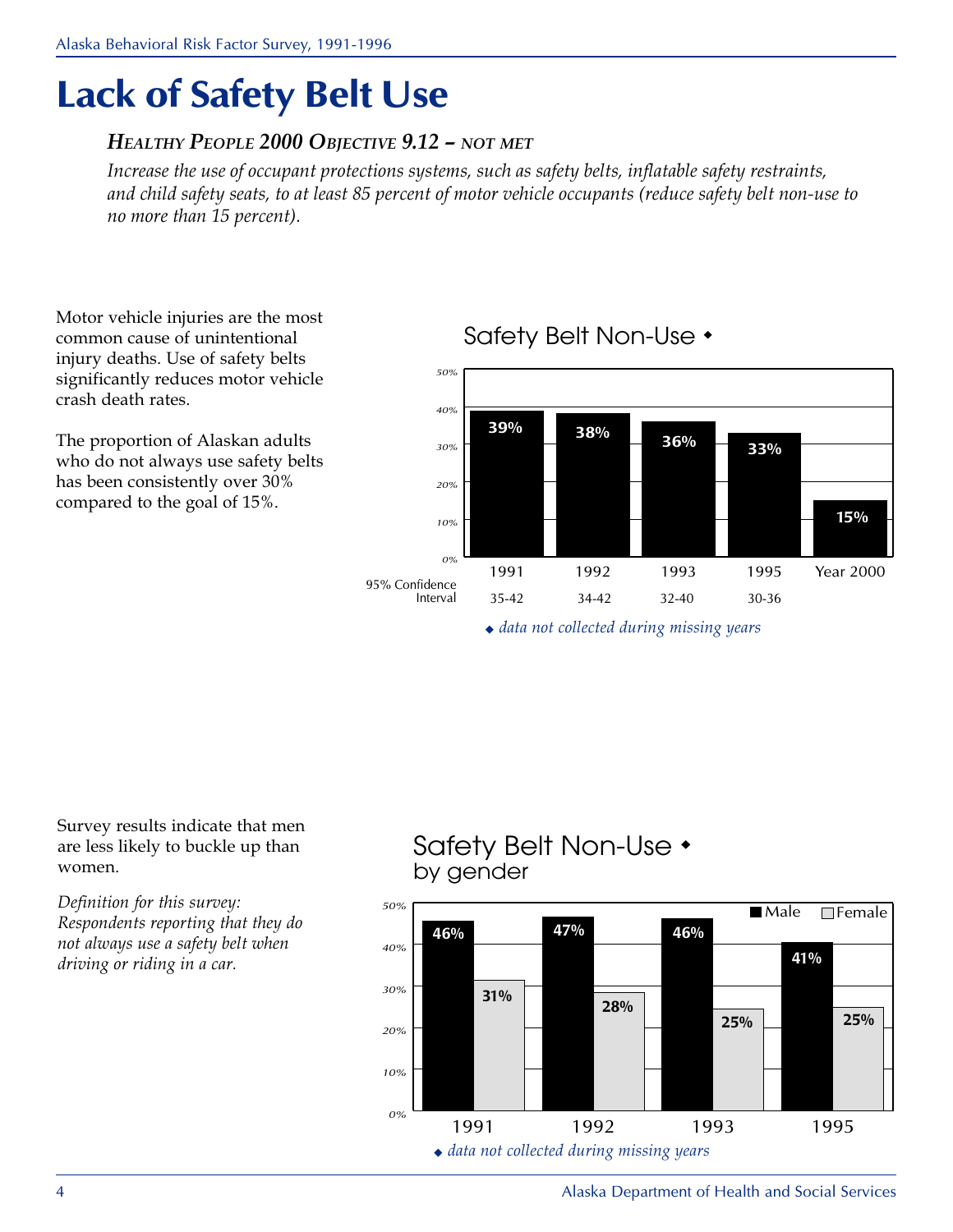# **Cholesterol Screening**

#### HEALTHY PEOPLE 2000 OBJECTIVE 15.14 - NOT MET

Increase to at least 75 percent the proportion of adults who have had their blood cholesterol checked within the preceding five years.

A major risk factor for heart disease is high blood cholesterol. It is recommended by the National Cholesterol Education Program, that all adults over the age of 20 should have their blood cholesterol measured at least once every five years and more often for patients with high cholesterol.

The prevalence of Alaskan adults who have had their cholesterol checked within the past five years has not reached the national goal of 75%.

Definition used for this survey: Respondents who have had their blood cholesterol checked within the past five years.



◆ data not collected for missing years

# **Mammography and Clinical Breast Exams**

### HEALTHY PEOPLE 2000 OBJECTIVE 16.11 – MET<sup> $\bullet$ </sup> (see page 6)

Increase to at least 80 percent the proportion of women aged 40 and older who have ever received a clinical breast examination and a mammogram; and increase to at least 60 percent those aged 50 and older who have received them within the preceding one to two years.

Early detection of breast cancer greatly improves a woman's chance of survival.

Of Alaskan women aged 40 and older, the prevalence of ever having a mammogram with a clinical breast exam has improved.

### Mammogram & Breast Exam ◆ Women 40 and Older



◆ data not reported for missing years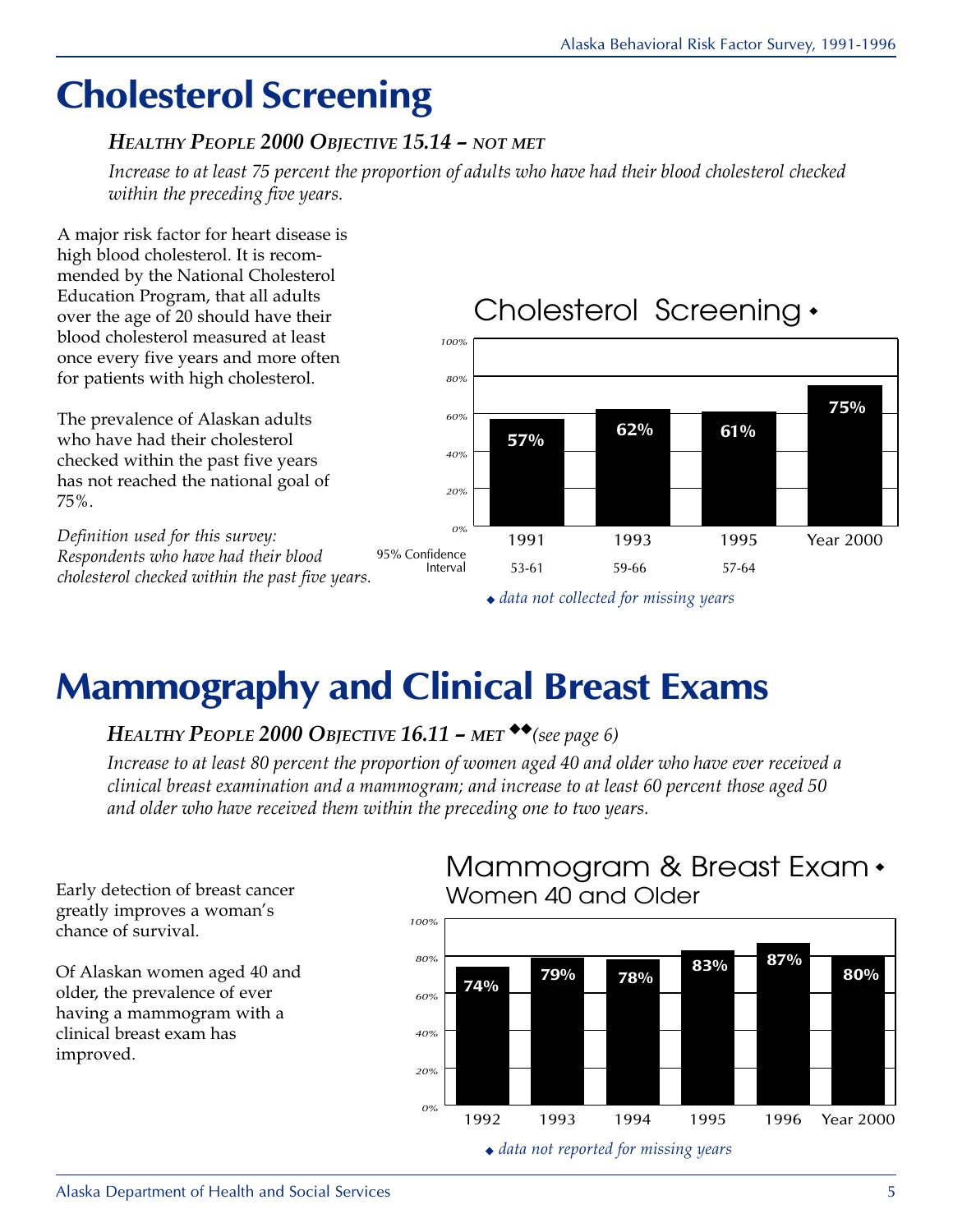# **Mammography and Clinical Breast Exams***(continued)*

Among Alaskan women, aged 50 and older, the prevalence of having had a mammogram and a clinical breast exam within the past two years has been at or above the Year 2000 goal.

◆◆ Overall Alaskan women are meeting the Year 2000 objective; however this may not be true of all women. Differences exist among various segments of the population, depending on socioeconomic and other factors.

*0% 20% 40% 60% 80% 100%* 1993 1994 1995 1996 Year 2000 Mammogram & Breast Exam ◆ Women 50 and Older **60% 76% 70% 60%** 48-73 68-84 61-80 60-79 95% Confidence Interval **69%**

◆ data not reported for missing years

# **Pap Tests**

#### HEALTHY PEOPLE 2000 OBJECTIVE 16.12 – MET

Increase to at least 95 percent the proportion of women aged 18 and older with a uterine cervix who have ever received a pap test, and increase to at least 85 percent those who received a pap test within the preceding one to three years.

The pap test is highly effective in detecting early cancer of the cervix and greatly reduces the risk of mortality from invasive cervical cancer.

Of Alaskan females aged 18 and older, the prevalence of having had a pap test within the past three years has been achieved or above the Year 2000 goal of 85%.

### Pap Test within Past 3 Years ◆ Women 18 and Older



◆ data not collected during missing years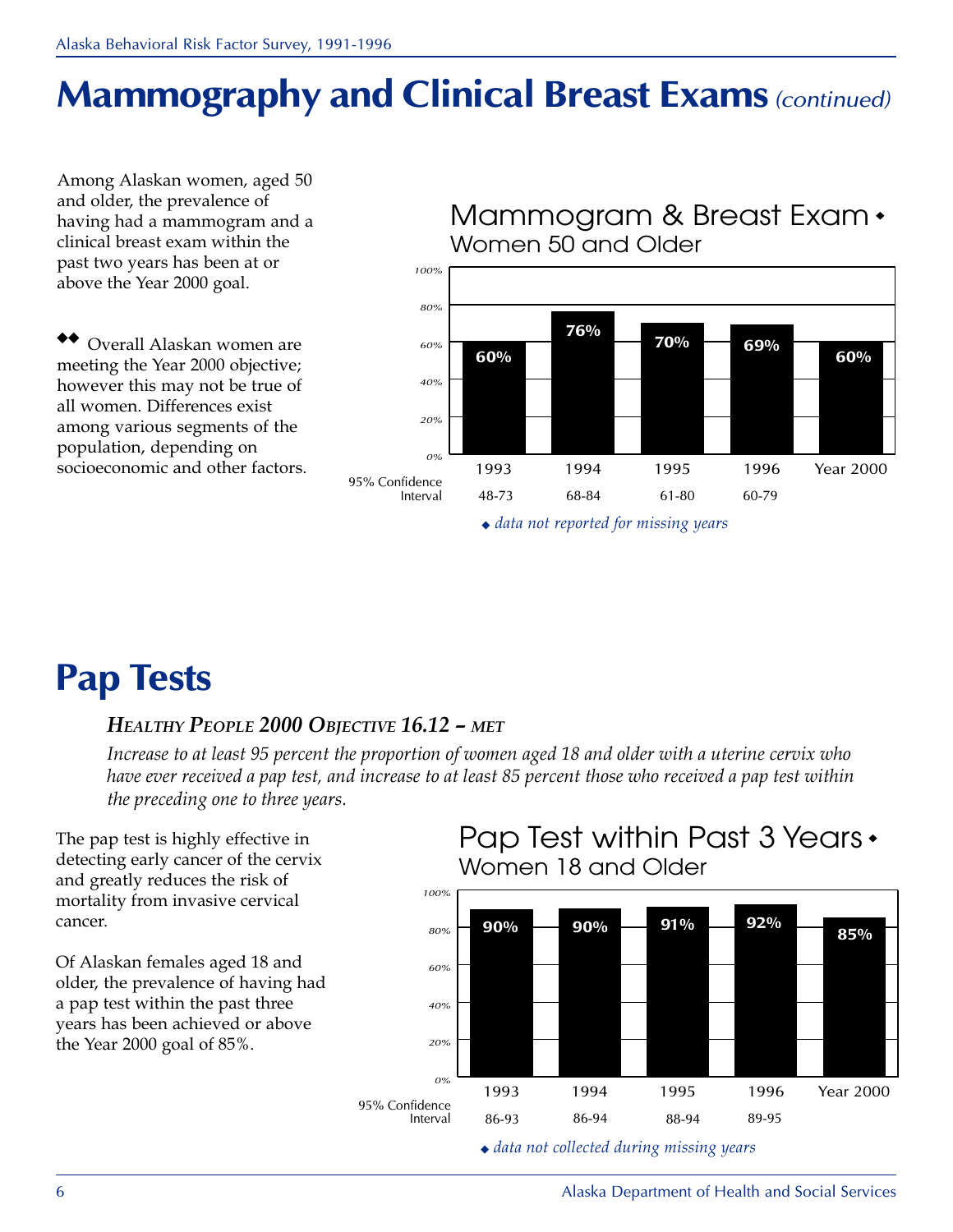## **Proctoscopic Exams**

#### HEALTHY PEOPLE 2000 OBJECTIVE 16.13 – MET

Increase to at least 40 percent the proportion of people aged 50 and older who have ever received a proctosigmoidoscopy.

Special examinations are recommended for persons over the age of 50 for the early detection of cancers of the colon and rectum.

 In Alaska, the prevalence of having had a proctoscopic exam was 37% in 1993 and 41% in 1995.

A proctoscopic exam is when a tube is inserted in the rectum to check for cancer and other health problems.



◆ data not collected during missing years

# **Influenza and Pneumonia Immunizations**

95% Confidence Interval

#### HEALTHY PEOPLE 2000 OBJECTIVE 20.11 - NOT MET

Increase pneumococcal pneumonia and influenza immunization among institutionalized chronically ill or older people to at least 80 percent.

Influenza (commonly called the flu) is a serious disease and can be dangerous to the elderly and others. People over the age of 65 and those at risk of getting the flu should be vaccinated each year.

The prevalence of recommended immunizations among Alaskan adults aged 65 and older has been well below the Year 2000 goal of 80%. Among adults aged 65 and older, the prevalence of influenza immunizations, was 53% in 1993 and 49% in 1995.

#### *0% 20% 40% 60% 80% 100%* 1993 1995 Year 2000 Influenza Immunizations ◆ Adults 65 and Older **53% 49% 80%**

◆ data not collected during missing years

42-65 33-65